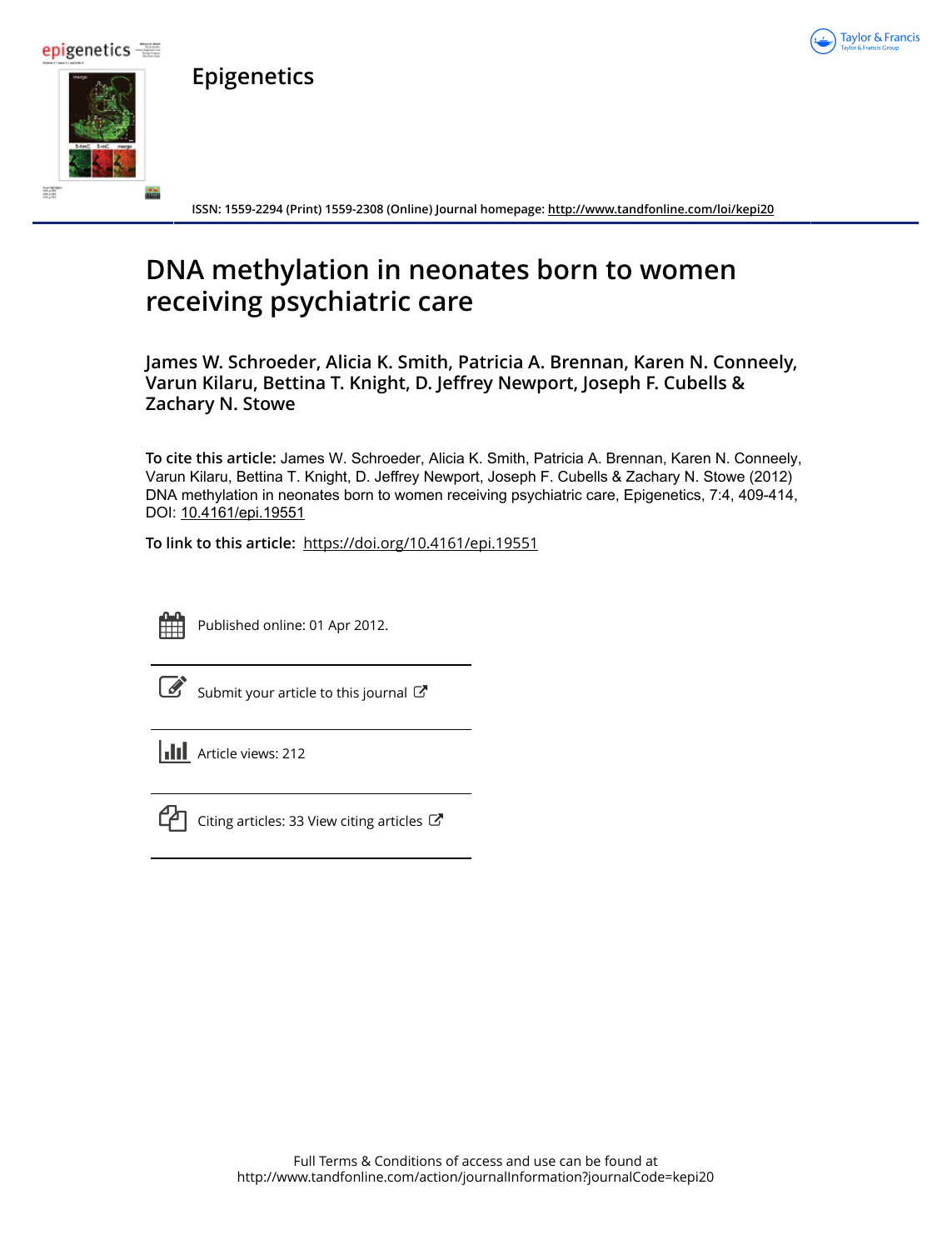# **DNA methylation in neonates born to women receiving psychiatric care**

James W. Schroeder,' Alicia K. Smith,<sup>1,2,</sup>\* Patricia A. Brennan,<sup>3</sup> Karen N. Conneely,<sup>4</sup> Varun Kilaru,<sup>2</sup> Bettina T. Knight,<sup>2</sup> D. Jeffrey Newport,<sup>2</sup> Joseph F. Cubells<sup>2,4</sup> and Zachary N. Stowe<sup>2,5</sup>

<sup>1</sup>Genetics and Molecular Biology Program; Emory University; Atlanta, GA USA; <sup>2</sup>Department of Psychiatry and Behavioral Sciences; Emory University School of Medicine; Atlanta, GA USA; <sup>3</sup>Department of Psychology; Emory University; Atlanta, GA USA; <sup>4</sup>Department of Human Genetics; Emory University School of Medicine; Atlanta, GA USA; 5 Department of Gynecology and Obstetrics; Emory University School of Medicine; Atlanta, GA USA

> **Keywords:** DNA methylation, prenatal exposures, antidepressants, depressive symptoms, HumanMethylation27 BeadChip, Infinium

but the average difference in methylation for both CpG sites was less than 3% between each group. The results were<br>not specific to type of antidepressant or duration of the exposure. This study suggests that there are no l Delineation of the influence of maternal psychiatric illness and pharmacological exposures on the developing fetuses has<br>critical implications for clinical care during pregnancy. Prenatal exposure both to maternal psychiatric illness and psychiatric medication has been linked with adverse child outcomes that affect physiological, emotional and psychiatric development. Studies suggest that epigenetic mechanisms, such as DNA methylation, may facilitate these effects. In this report, we explore the association between maternal psychiatric illness and treatment during pregnancy and neonatal DNA methylation patterns in a prospectivelycharacterized clinical cohort of 201 dyads. Associations between the percent of umbilical cord blood DNA methylated at 27,578 CpG sites and maternal psychiatric diagnosis, symptoms and antidepressant use were evaluated by fitting a separate linear mixed effects model for each CpG site. There were no significant changes in neonatal DNA methylation attributable to maternal psychiatric diagnosis or depressive symptoms during pregnancy. Exposure to an antidepressant medication was associated with differential methylation of CpG sites in *TNFRSF21* and *CHRNA2* (false discovery rate <0.05), but the average difference in methylation for both CpG sites was less than 3% between each group. The results were maternal psychiatric illness, depressive symptoms or prenatal exposure to antidepressants on neonatal DNA methylation. critical implications for clinical care during pregnancy.

#### **Introduction**

Major depressive disorder is nearly twice as prevalent in women as it is in men and affects up to 12.8% of women during pregnancy.<sup>1</sup> Accompanying depressive symptoms do not abate during pregnancy, and depressed women are more likely to deliver prematurely or to deliver growth-restricted neonates.<sup>2,3</sup> The children of depressed mothers score lower on the Neonatal Behavioral Assessment Scale (NBAS),<sup>4,5</sup> and show reduced mental, motor and emotional development as infants.<sup>6,7</sup> Over time, the children of depressed mothers are at higher risk of developing depression,<sup>8</sup> violent behavior<sup>9</sup> and anxiety.<sup>10</sup>

Nearly 8% of women in the US are treated with an antidepressant during pregnancy.<sup>11</sup> Women who discontinue antidepressant treatment proximate to conception are more likely to experience a depressive relapse during gestation<sup>12</sup> so treatment decisions during pregnancy must weigh the risks of maternal depression during pregnancy against those of fetal antidepressant exposure.13 Several antidepressants and their metabolites cross the placenta and are detectable in umbilical cord blood at birth.<sup>14</sup> Typically, umbilical cord blood antidepressant concentrations are lower than those in corresponding maternal blood.<sup>15</sup> Reports describing the effects

of in utero antidepressant exposure on the developing fetus have been mixed. Some studies suggest that antidepressants increase the risk of adverse child outcomes such as cardiac defects,<sup>16</sup> attention deficit/hyperactivity disorder<sup>17</sup> and motor development issues.18,19 Other studies suggest that there is little to no significant risk linked to antidepressant exposure, or that comparable risk could result from untreated depression.<sup>20,21</sup>

Prenatal exposure to psychotropic medications, maternal psychiatric illness, or the combination of the two could influence offspring outcomes through changes in DNA methylation at CpG dinucleotides. Human and animal studies report links between prenatal or early life stress and offspring DNA methylation.22 In one such study, umbilical cord blood DNA methylation of *NR3C1* was associated with cortisol response to a stress challenge at three months in the offspring of depressed mothers taking an SSRI.<sup>23</sup> This study also observed that offspring DNA methylation patterns were associated with maternal mood during pregnancy, but not with SSRI exposure. Similarly, neonates born to women depressed during the second trimester have significant methylation differences in the serotonin transporter (*SLC6A4*), though differential methylation of this gene did not associate with SSRI exposure or maternal depression in the third trimester.<sup>24</sup>

<sup>\*</sup>Correspondence to: Alicia K. Smith; Email: aksmit3@emory.edu Submitted: 01/12/12; Accepted: 01/31/12 http://dx.doi.org/10.4161/epi.19551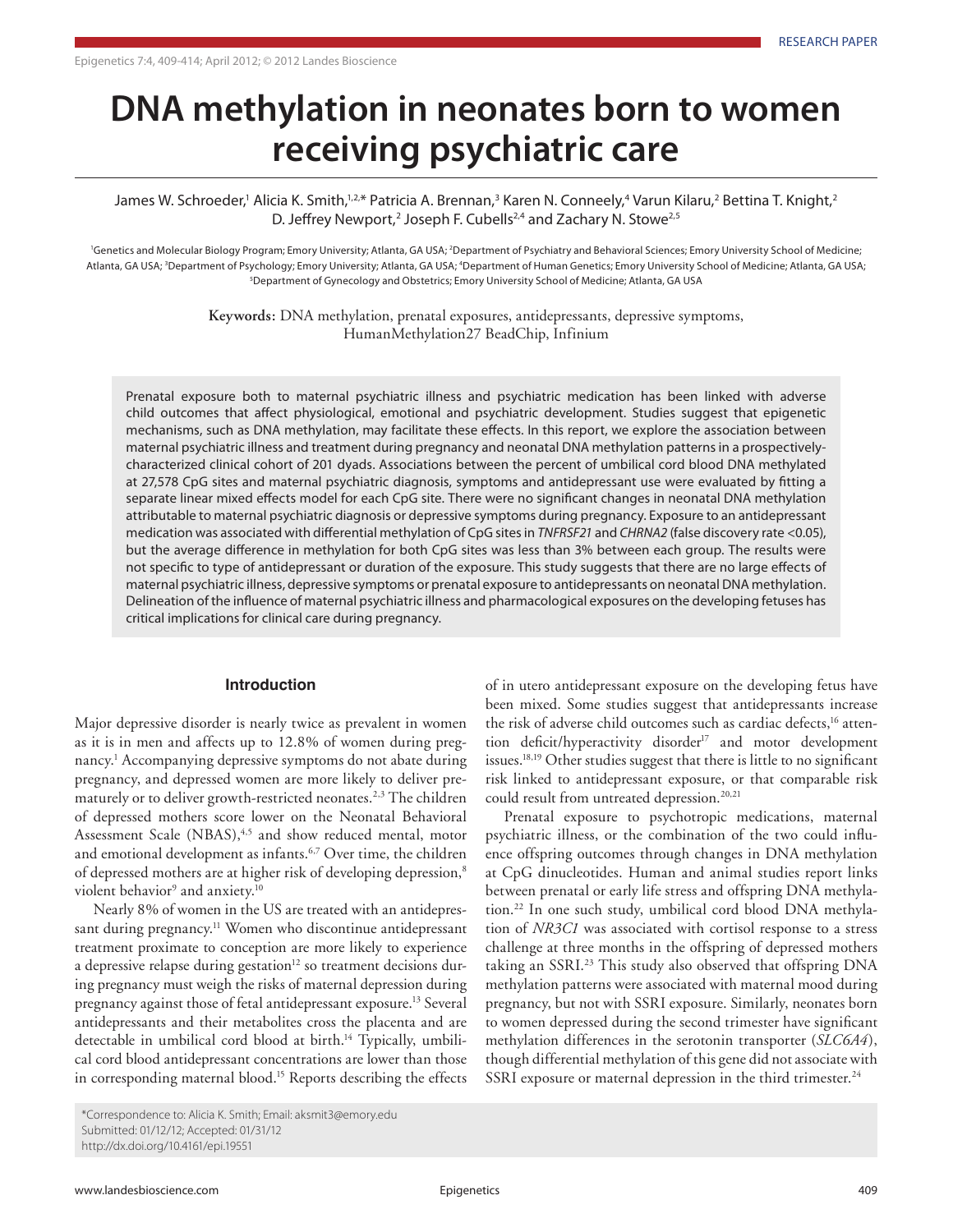

**Figure 1.** Box plots indicate methylation values for neonates that were not exposed to antidepressants (0) compared with those that were exposed (1) for the CpG sites associated with antidepressant exposure (Class 1 and 2 combined): (A) cg22464186 (*TNFRSF21*) and (B) cg02953306 (*CHRNA2*).

It is important to delineate the potential effects of psychiatric illness and symptoms from treatment on the developing fetus. Previous efforts in this regard have been limited to selected candidate genes. In this study, we examined the methylation patterns of >27,000 CpG sites across the genome in umbilical cord bloodderived DNA from the offspring of women undergoing treatment for a mood disorder during the perinatal period.

#### **Results**

**Maternal diagnosis and symptoms.** To assess the potential contribution of maternal psychiatric illness, current (n = 118 vs. 83) and lifetime (n = 146 vs. 55) maternal diagnosis of major depressive disorder (MDD) was evaluated as well as the presence or absence of major depressive episodes during pregnancy  $(n = 86)$ and 115, respectively). Similarly, current  $(n = 50$  vs. 151) and lifetime (n = 55 vs. 146) maternal diagnosis of bipolar disorder was examined. No association with neonatal DNA methylation was observed at any of 27,578 CpG sites, based on a false discovery rate (FDR) cutoff of 0.05. Similarly, the severity of maternal depressive symptoms (HRSD17;  $n = 178$ ; 16.3  $\pm$  5.9 and BDI;  $n = 179$ ; 17.3  $\pm$  10.8) and the occurrence of clinically significant depressive symptoms at any point during pregnancy (HRSD17 >15; 109 vs. 69 or BDI >10; 125 vs. 54) did not associate with neonatal DNA methylation at any CpG site.

**Exposed to anticipiessants**  $(2 - 1.59, p - 2.6 \times 10^4, 1.49)$ **.**<br>Methylation of a CpG site, cg02953306, in exon 1 of cho- $\begin{bmatrix} \text{an average of } 576 \text{ (t = 1.05, } p = 5.1 \times 10^6, \text{1 g}, \text{1 g}, \text{1 h}} \\ \text{results were not specific to either class 1 (i.e., SSRIs, SNRIs) and TCAs in = 133) or close 2 (hurcation in = 40) antidance.} \end{bmatrix}$ **Medication exposure.** Exposure to an antidepressant (n = 151 vs. 50) was associated with differential methylation of two CpG sites (FDR <0.05). Methylation of a CpG site, cg22464186, in a CpG island in exon 1 of tumor necrosis factor receptor subfamily 21 (*TNFRSF21*) was decreased by an average of 1.9% in the umbilical cord blood DNA of neonates exposed to antidepressants ( $t = -4.85$ ;  $p = 2.8 \times 10^{-6}$ ; Fig. 1A). linergic receptor, nicotinic, α2 (*CHRNA2*) was increased by an average of 3% (t =  $4.83$ ; p =  $3.1 \times 10^{-6}$ ; Fig. 1B). These and TCAs;  $n = 132$ ) or class 2 (bupropion;  $n = 40$ ) antidepressants. Likewise methylation was not influenced by the number of weeks of exposure  $(24.1 \pm 17.4)$ .

> Exposure to neurotropic medications taken concurrently with antidepressants was independently evaluated, but there was no association between any CpG site and duration of exposure to hypnotics ( $n = 31$  vs. 170), antiemetics ( $n = 41$  vs. 160) or benzodiazepines (n = 39 vs. 162). In contrast, methylation of a CpG site, cg23034818, in BTB (POZ) domain containing 6 (*BTBD6*) was associated with exposure to an atypical antipsychotic (n = 32 vs. 169), but this association did not remain significant upon removal of a single influential outlier.

#### **Discussion**

Using a genome-wide approach, we observed no association between neonatal umbilical cord blood DNA methylation and maternal psychiatric diagnosis or clinically significant depressive symptoms. Lack of association can occur due to insufficient power; however, our analysis had >80% power to detect group differences explaining >14.5% of variation in methylation at a single CpG site even after applying the conservative Bonferroni correction. Although it is possible that we did not detect more subtle effects due to limited power, our study was wellpowered to detect larger effects. This suggests that the previously reported association between maternal psychiatric illness and adverse offspring outcomes may be due to genetic variants that remain undiscovered or to environmental or behavioral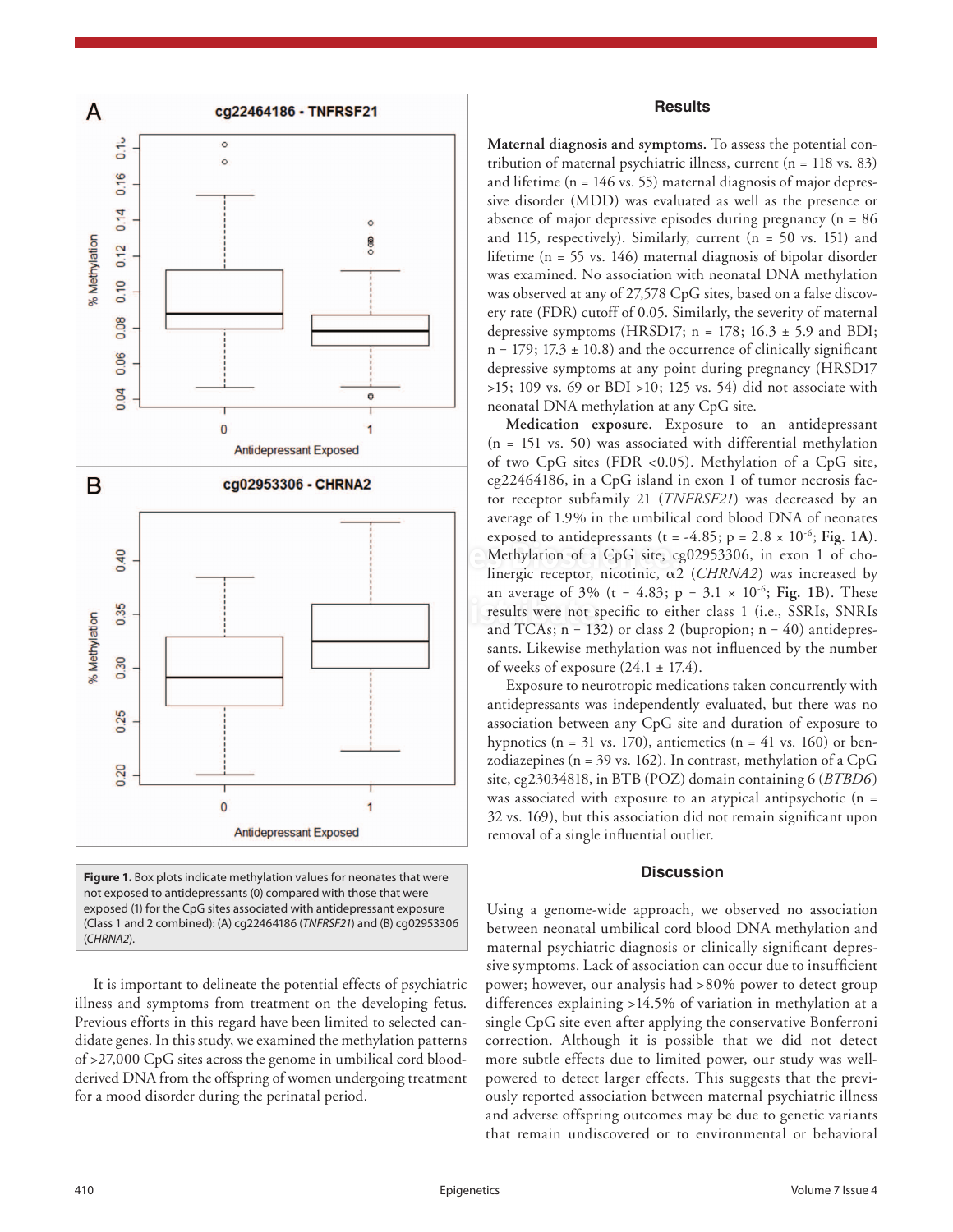factors that do not correspond with DNA methylation changes present at birth.

Our sample was restricted to women with a lifetime history of a mood disorder diagnosis, which may have resulted in a more restricted range of depressive symptoms experienced during pregnancy. Nevertheless, this study failed to support the hypothesis that clinically significant maternal mood disturbance in pregnancy is associated with DNA methylation changes in cord blood. This finding was somewhat unexpected given the results of previous candidate gene studies. Despite having 90–99% power to identify a nominal association with CpG sites in *NR3C1* or *SLC64* as strong as those previously reported (semi-partial  $R^2$  from 0.05–0.11),<sup>23,24</sup> we observed no association (p < 0.05) between methylation of these genes and maternal psychiatric illness or treatment. This disparity may reflect the limitations of candidate gene studies or it may reflect the fact that we did not interrogate the exact CpG sites that were previously studied.

Principle of the conductions daring development.<br>
Alterations in *TNFRSF21* methylation or gene expression influ-<br>
and complex traits engine from learning and memory and gma<sub>ni</sub>c included in the crudy (Table 1) Prenatal exposure to an antidepressant was associated with differential methylation of CpG sites in *TNFRSF21* and *CHRNA2*. TNFRSF21, also known as death receptor 6 (DR6), is expressed in both developing neurons<sup>25,26</sup> and developing lymphocytes.27,28 Because of its role in apoptosis, it is involved in refinement of neuronal connections during development.<sup>25,26,29</sup> ence complex traits ranging from learning and memory and emotional responses to stressful events to cancer.<sup>30,31</sup> CHRNA2 is a broadly-expressed subunit of nicotinic acetylcholine receptors.<sup>32</sup> In addition to its role in nicotine dependence and neurocognitive functioning,33,34 *CHRNA2* is located in a region of chromosome 8p that is suggested to contribute to psychiatric and neurodegenerative disorders.35 Interestingly, nominal differential methylation of *CHRNA2* was recently reported in monozygotic twins discordant for psychosis.<sup>36</sup>

Though the results of this analysis are statistically significant, the magnitude of methylation differences between those with and without antidepressant exposure is less than 3% for both CpG sites (**Fig. 1**), which is unlikely to be biologically significant. They would not satisfy a more conservative *Bonferroni criterion*  $(p \leq 1.81 \times 10^{-6})$  nor would they remain associated under a FDR strategy that adjusted for the number of phenotypes tested. Thus, these results are most likely false positives.

A potential limitation to this study is that DNA extracted from whole umbilical cord blood may not reflect changes in relevant tissues within the neonatal central nervous system. However, both stress-responsive substrates such as cortisol and the medications examined in this study cross the placental barrier and are detectable in umbilical cord blood.15,37,38 The study is strengthened by the rich, prospective characterization of the course of psychiatric illness and treatment as well as other environmental exposures throughout pregnancy.

Delineation of the influence of maternal psychiatric illness and treatment on developing fetuses is vital for informing clinical care decisions of pregnant women. The results of this study suggest that there are no large effects of maternal psychiatric illness, depressive symptoms or prenatal antidepressant exposure on neonatal DNA methylation though we cannot rule out subtle effects. The potential role of maternal psychiatric illness and treatment on long-term offspring behavior and neurocognitive development warrants further attention.

#### **Methods**

**Subject enrollment.** Subjects were recruited from the Specialized Center of Research for Sex and Gender Effects (SCOR) or the Translational Research Center for Behavioral Sciences (TRCBS) at the Emory Women's Mental Health Program (WMHP), a tertiary referral center for the treatment of perinatal psychiatric illness. Mothers were evaluated prospectively at 4–6 week intervals with serial measures of psychiatric symptoms and pharmacologic exposures throughout pregnancy.

The maternal inclusion criteria for this study included:  $(1)$  >17 y of age;  $(2)$  written and verbal fluency in English; (3) a live singleton delivery; (4) availability of DNA from umbilical cord blood collected at delivery; and (5) maternal lifetime diagnosis of a mood disorder. Exclusion criteria included: (1) unstable non-psychiatric medical illnesses requiring pharmacological treatment during pregnancy (e.g., asthma, autoimmune disorders); (2) abnormal thyroid stimulating hormone (TSH); or (3) use of lithium, stimulants or migraine medications. A total of 201 mothers (average age  $33.77 \pm 4.93$ ) and their neonates were included in the study (**Table 1**).

Leholine receptors.<sup>32</sup> used to assess lifetime diagnosis according to DSM-IV criteria, A Structured Clinical Interview for Diagnosis (SCID) was and the SCID Mood Module was used to assess major depressive episodes at each visit during pregnancy (average 5 visits per subject).<sup>39</sup> No subject met criteria for a manic episode during pregnancy according to the SCID Mood Module. Depressive symptoms were assessed using the 17-item Hamilton Rating Scale for Depression (HRSD17),<sup>40</sup> and the Beck Depressive Inventory (BDI).<sup>41</sup> Symptom scores at each visit were used to calculate the area under the curve (AUC) for symptoms across pregnancy and were normalized to 40 weeks to account for differences in timing of delivery.

> Antidepressants were categorized by mechanism of action. Class 1, serotonin reuptake inhibitors (SRIs), included selective serotonin reuptake inhibitors (SSRIs), dual serotonin-norepinephrine reuptake inhibitors (SNRIs), and tricyclic antidepressants (TCAs), that act primarily through serotonergic pathways, while class 2 consisted of bupropion, which does not act primarily through serotonergic pathways.37,42,43 The number of weeks of medication exposure was used to calculate the AUC for the pregnancy and normalized to 40 weeks.

> All mothers provided written informed consent prior to study enrollment and the Institutional Review Board of Emory approved all procedures. This study was conducted in accordance with the Helsinki Declaration of 1975.

> **Sample collection and DNA methylation analysis.** Sample collection and DNA methylation assays have been previously described in detail in reference 44. Briefly, umbilical cord blood was collected at birth, stored on ice, and processed within 2 h of delivery. DNA extraction and processing of the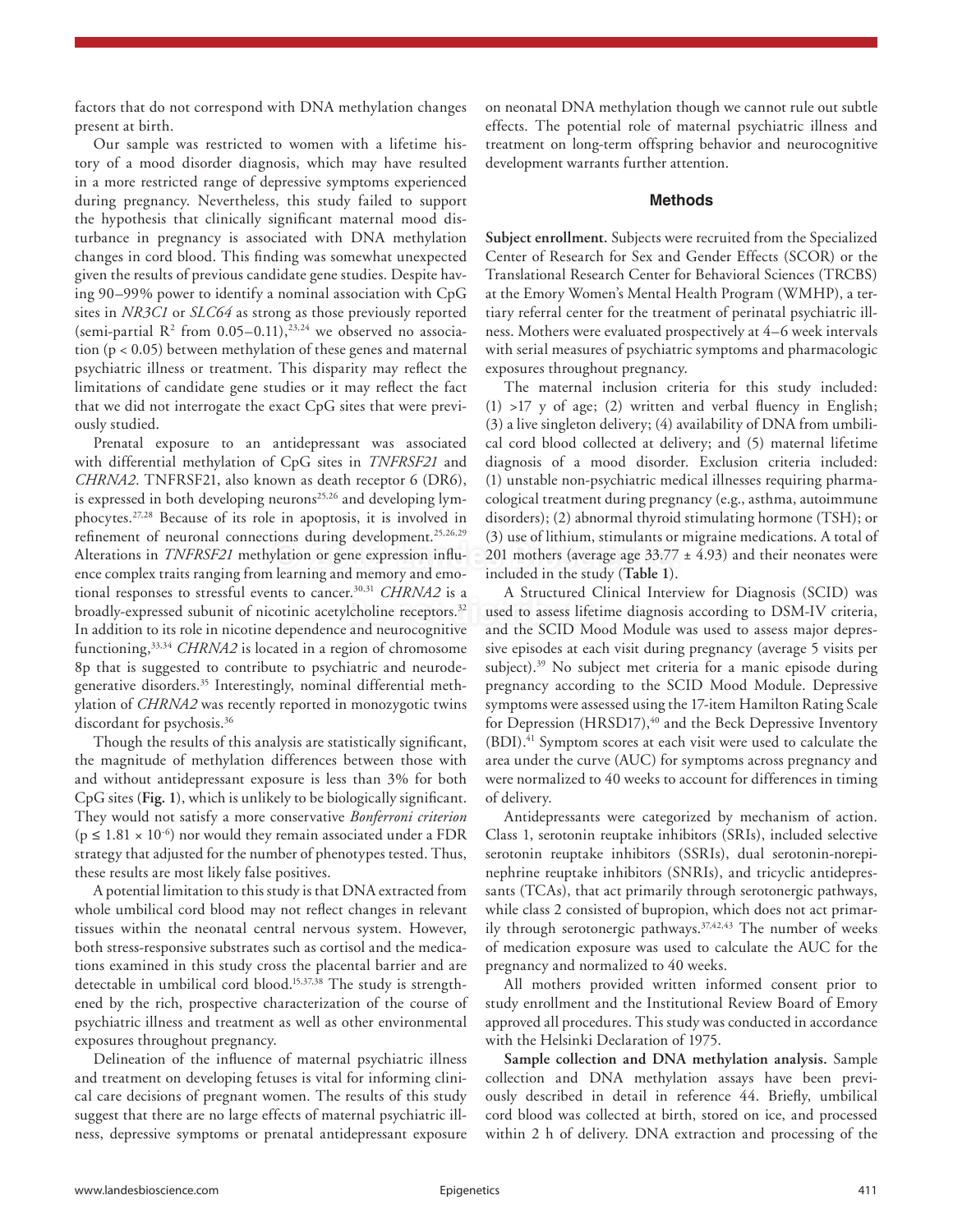**Table 1.** Demographic and clinical characteristics of the subjects

| <b>Demographics</b>                                                             | $N$ (%) Total $n = 201$             |  |  |
|---------------------------------------------------------------------------------|-------------------------------------|--|--|
| <b>Child Gender</b><br>Male<br>Female                                           | 100 (49.8)<br>101(50.2)             |  |  |
| Child Race<br>Caucasian<br>African-American                                     | 183 (91)<br>18(9)                   |  |  |
| <b>Medication Exposure during Pregnancy</b>                                     |                                     |  |  |
| No Antidepressant                                                               | 50 (24.9)                           |  |  |
| <b>Any Antidepressant</b><br>Class 1 (SRIs, SNRIs, TCAs)<br>Class 2 (Bupropion) | 151(75.1)<br>132(65.7)<br>40 (19.9) |  |  |
| <b>Atypical Antipsychotics</b>                                                  | 32 (15.9)                           |  |  |
| <b>Hypnotics</b>                                                                | 31(15.4)                            |  |  |
| Benzodiazepines                                                                 | 39 (19.4)                           |  |  |
| <b>Antiemetics</b>                                                              | 41 (20.4)                           |  |  |
| <b>Maternal Diagnosis and Symptoms</b>                                          |                                     |  |  |
| Lifetime history of MDD<br><b>Current MDD diagnosis</b>                         | 146 (72.6)<br>118 (58.7)            |  |  |
| Lifetime history of BPD<br><b>Current BPD diagnosis</b>                         | 55 (27.4)<br>50 (24.9)              |  |  |
| <b>Other Current Diagnoses</b>                                                  | 33 (16.4)                           |  |  |
| <b>Maximum Prenatal HRSD17</b><br><15<br>$\geq$ 15                              | 178<br>69 (38.8)<br>109 (61.2)      |  |  |
| <b>Maximum Prenatal BDI</b><br>$<$ 10<br>$\geq 10$                              | 179<br>54 (30.2)<br>125 (69.8)      |  |  |
| Prenatal Major Depressive Episode                                               | 86 (42.8)                           |  |  |

\*Data was not available for all measures including 18 missing data points for class 2 antidepressants and benzodiazepine, 20 for atypical antipsychotics and antiemetics, 16 for hypnotics, 23 for HRSD17, and 22 for BDI. The following abbreviations were used: major depressive disorder (MDD), all bipolar disorders (BPD), bipolar disorder 1 (BP1), bipolar disorder 2 (BP2) and other bipolar disorder (BPO). Other current diagnoses included schizophrenia (1), substance abuse (2), anxiety (29) and binge eating (1). Lifetime BPD includes BP1 (78.2%), BP2 (12.7%) and BPO (9.1%), and current BPD has similar proportions.

HumanMethylation27 BeadChip<sup>45,46</sup> (Illumina) was performed according to manufacture instructions at the Emory Biomarker Service Center. A single female genomic DNA sample was run on each BeadChip as a technical control. Three samples with probe detection call rates <90% or with an average intensity value of either <50% of the experiment-wide sample mean or <2,000 arbitrary units (AU) were excluded from the analysis. We normalized the signal data to adjust for technical variability between samples by utilizing the information from 16 negative control probes that are included on the Illumina BeadChip and are designed to detect a true methylated and unmethylated signal at zero. The signals from methylated (*M*) and unmethylated (*U*) bead types were then used to determine a β value, calculated as  $β = M/$ *(U+M)*, or the proportion of DNA methylated at a particular CpG site.

**Statistical analysis.** All analyses used a logit-transformed β value equal to  $log[β/(1 - β)]$ . The associations between this function of β, the proportion of DNA methylated, and each maternal diagnosis, symptom or exposure were evaluated by fitting a separate linear mixed effects model for each CpG site. For each CpG site  $log[\beta/(1 - \beta)]$  was then modeled as a function of the measures of offspring exposure to maternal medication(s), psychiatric diagnosis or symptoms.

Dichotomous variables examined included: prenatal exposure to either any antidepressant or to specific antidepressant categories (class 1 or class 2); exposure to atypical antipsychotics, benzodiazepines, antiemetics and hypnotics (each analyzed independently); lifetime and current principal diagnosis of major depressive disorder or bipolar disorder. Continuous variables examined included: measures of depressive symptoms (HRSD17 and BDI) and the number of weeks of exposure to these antidepressant variables, adjusted for a standard 40 week pregnancy, both across the entire pregnancy and separately by trimester. Additionally, depressive symptoms were dichotomized based on the maximum maternal depression scale score at any point during pregnancy such that clinically-significant symptoms were present if a subject scored >15 on the HRSD17 or >10 on the BDI.

<sup>33</sup> (16.4)<br><sup>201</sup> exert independent effects on methylation patterns in this and<br><sup>2178</sup> exert independent effects for chine wave included in the 109 (61.2)<br>
the proportion of DNA methylated. To account for the 27,578<br>
tests performed for each discression expecting the false discovery For each analysis, neonatal gender, race and gestational age were included as covariates because they have been shown to other studies.44,47-50 Random effects for chips were included in the model to allow for chip-to-chip differences in measurement of tests performed for each diagnosis or exposure, the false discovery rate (FDR) was controlled at 0.05 using the method of Storey et al.51 For CpG sites in two genes previously reported to be differentially methylated with maternal mood, we also considered nominal p-values ( $\alpha$  = 0.05).

> **Power calculations.** Power was calculated using Quanto (http://hydra.usc.edu/gxe), to assess whether a lack of significant differences is likely due to insufficient sample size vs. an absence of differential methylation. For analyses of 201 individuals, there was >80% power to detect between-group methylation differences with an  $R^2 > 0.145$  after correction for 27,578 tests.

#### **Lifetime Disclosures**

The following lifetime disclosures were reported. A.K.S. has received research support from NIH, AFSP and Schering Plough Pharmaceuticals. P.B. has received research support from NIH and NARSAD. B.T.K. has received research support from NIH, NARSAD, Wyeth, BMS, Cyberonics, Eli Lilly, Forest, Janssen and Novartis. A family member is a GSK employee and holds GSK stock options. D.J.N. has received research support from Eli Lilly, GSK, Janssen, NIH, NARSAD and Wyeth, has served on speakers or advisory boards for Astra-Zeneca, Eli Lilly, GSK, Pfizer and Wyeth and has received honoraria from Astra-Zeneca, Eli Lilly, GSK, Pfizer and Wyeth. Z.N.S. has received research support from NIH, GSK, Pfizer and Wyeth, has served on speakers or advisory boards for Pfizer, Eli Lilly, Wyeth, BMS and GSK, and has received honoraria from Eli Lilly, GSK, Pfizer and Wyeth.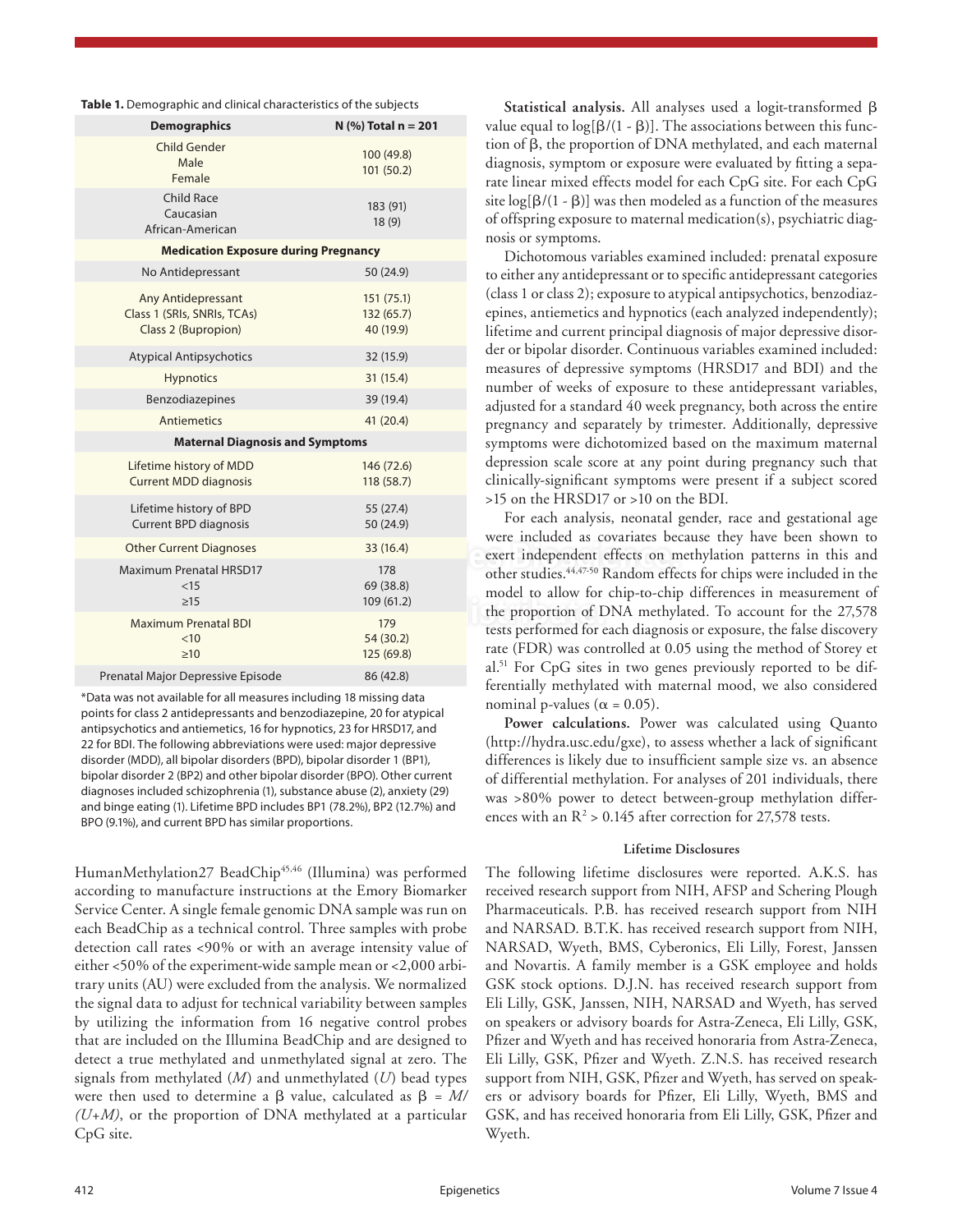### **Acknowledgments**

The authors gratefully acknowledge the women who participated in this study and the community obstetrical practices in the Atlanta area. This work is supported by RC1 MH088609 (PIs: A.K.S. and P.B.), Specialized Center for Research P50 MH 68036 (PI: Z.N.S.), and the Translational Research Center in Behavioral Sciences (TRCBS) P50 MH077928 (PI: Z.N.S.). Salary support for A.K.S. was provided by MH085806. This work was also supported, in part, by the Emory Biomarker Service Center.

#### **References**

- 1. Bennett HA, Einarson A, Taddio A, Koren G, Einarson TR. Prevalence of depression during pregnancy: systematic review. Obstet Gynecol 2004; 103:698-709; PMID:15051562; http://dx.doi.org/10.1097/01. AOG.0000116689.75396.5f.
- 2. Beydoun H, Saftlas AF. Physical and mental health outcomes of prenatal maternal stress in human and animal studies: a review of recent evidence. Paediatr Perinat Epidemiol 2008; 22:438-66; PMID:18782252; http:// dx.doi.org/10.1111/j.1365-3016.2008.00951.x.
- 3. Wadhwa PD, Culhane JF, Rauh V, Barve SS, Hogan V, Sandman CA, et al. Stress, infection and preterm birth: a biobehavioural perspective. Paediatr Perinat Epidemiol 2001; 15:17-29; PMID:11520397; http:// dx.doi.org/10.1046/j.1365-3016.2001.00005.x.
- 4. Field T, Diego M, Hernandez-Reif M, Schanberg S, Kuhn C, Yando R, et al. Pregnancy anxiety and comorbid depression and anger: effects on the fetus and neonate. Depress Anxiety 2003; 17:140- 51; PMID:12768648; http://dx.doi.org/10.1002/ da.10071.
- 5. Brazelton TB. Assessment of the infant at risk. Clin Obstet Gynecol 1973; 16:361-75; PMID:4575534; http://dx.doi.org/10.1097/00003081-197303000- 00020.
- 6. Jones NA, Field T, Fox NA, Davalos M, Lundy B, Hart S. Newborns of depressed mothers are physiologically less developed. Infant Behav Dev 1998; 21:537-41; http://dx.doi.org/10.1016/S0163-6383(98)90027-3.
- 7. Zuckerman B, Bauchner H, Parker S, Cabral H. Maternal depressive symptoms during pregnancy and newborn irritability. J Dev Behav Pediatr 1990; 11:190-4; PMID:2212032; http://dx.doi. org/10.1097/00004703-199008000-00006.
- Silberg JL, Maes H, Eaves LJ. Genetic and environmental influences on the transmission of parental depression to children's depression and conduct disturbance: an extended Children of Twins study. J Child Psychol Psychiatry 2010; 51:734-44; PMID:20163497; http:// dx.doi.org/10.1111/j.1469-7610.2010.02205.x.
- 9. Hay DF, Pawlby S, Waters CS, Perra O, Sharp D. Mothers' antenatal depression and their children's antisocial outcomes. Child Dev 2010; 81:149-65; PMID:20331659; http://dx.doi.org/10.1111/j.1467- 8624.2009.01386.x.
- 10. Gerardin P, Wendland J, Bodeau N, Galin A, Bialobos S, Tordjman S, et al. Depression during pregnancy: is the developmental impact earlier in boys? A prospective case-control study. J Clin Psychiatry 2011; 72:378- 87; PMID:21208585; http://dx.doi.org/10.4088/ JCP.09m05724blu.
- 11. Andrade SE, Raebel MA, Brown J, Lane K, Livingston J, Boudreau D, et al. Use of antidepressant medications during pregnancy: a multisite study. Am J Obstet Gynecol 2008; 198:194; PMID:17905176; http:// dx.doi.org/10.1016/j.ajog.2007.07.036.
- 12. Cohen LS, Nonacs RM, Bailey JW, Viguera AC, Reminick AM, Altshuler LL, et al. Relapse of depression during pregnancy following antidepressant discontinuation: a preliminary prospective study. Arch Womens Ment Health 2004; 7:217-21; PMID:15338315; http://dx.doi.org/10.1007/s00737-004-0059-3.
- 13. Petersen I, Gilbert RE, Evans SJ, Man SL, Nazareth I. Pregnancy as a major determinant for discontinuation of antidepressants: an analysis of data from The Health Improvement Network. J Clin Psychiatry 2011; 72:979-85; PMID:21457681; http://dx.doi. org/10.4088/JCP.10m06090blu.
- 14. Hostetter A, Ritchie JC, Stowe ZN. Amniotic fluid and umbilical cord blood concentrations of antidepressants in three women. Biol Psychiatry 2000; 48:1032-4; PMID:11082480; http://dx.doi.org/10.1016/S0006- 3223(00)00958-6.
- 15. Hendrick V, Stowe ZN, Altshuler LL, Hwang S, Lee E, Haynes D. Placental passage of antidepressant medications. Am J Psychiatry 2003; 160:993- 6; PMID:12727706; http://dx.doi.org/10.1176/appi. ajp.160.5.993.
- 16. Cole JA, Modell JG, Haight BR, Cosmatos IS, Stoler JM, Walker AM. Bupropion in pregnancy and the prevalence of congenital malformations. Pharmacoepidemiol Drug Saf 2007; 16:474-84; PMID:16897811; http:// dx.doi.org/10.1002/pds.1296.
- 17. Figueroa R. Use of antidepressants during pregnancy and risk of attention-deficit/hyperactivity disorder in the offspring. J Dev Behav Pediatr 2010; 31:641- 8; PMID:20613624; http://dx.doi.org/10.1097/ DBP.0b013e3181e5ac93.
- 18. Galbally M, Lewis AJ, Buist A. Developmental outcomes of children exposed to antidepressants in pregnancy. Aust N Z J Psychiatry 2011; 45:393-9; PMID:21314237; http://dx.doi.org/10.3109/0004867 4.2010.549995.
- <sup>2</sup> <sup>197303000-<br>
<sup>2012</sup> Casper RC, Fleisher BE, Lee-Ancajas JC, Gilles A, 32. Bonati Caylor E, DeBattista A, et al. Follow-up of chil</sup> 2003; 142:402-8; PMID:12712058; http://dx.doi.<br>
org/10.1067/mpd.2003.139.<br>
20 Jorenzo J. Byers B. Finarson A. Antidepressant use Gaylor E, DeBattista A, et al. Follow-up of children of depressed mothers exposed or not exposed to antidepressant drugs during pregnancy. J Pediatr org/10.1067/mpd.2003.139.
	- 20. Lorenzo L, Byers B, Einarson A. Antidepressant use in pregnancy. Expert Opin Drug Saf 2011; 10:883-9; PMID:21545242; http://dx.doi.org/10.1517/1474033 8.2011.583917.
	- 21. Henry AL, Beach AJ, Stowe ZN, Newport DJ. The fetus and maternal depression: implications for antenatal treatment guidelines. Clin Obstet Gynecol 2004; 47:535-46; PMID:15326416; http://dx.doi. org/10.1097/01.grf.0000135341.48747.f9.
	- 22. Zhang TY, Meaney MJ. Epigenetics and the environmental regulation of the genome and its function. Annu Rev Psychol 2010; 61:439-66; PMID:19958180; http://dx.doi.org/10.1146/annurev. psych.60.110707.163625.
	- 23. Oberlander TF, Weinberg J, Papsdorf M, Grunau R, Misri S, Devlin AM. Prenatal exposure to maternal depression, neonatal methylation of human glucocorticoid receptor gene (NR3C1) and infant cortisol stress responses. Epigenetics 2008; 3:97-106; PMID:18536531; http://dx.doi.org/10.4161/ epi.3.2.6034.
	- 24. Devlin AM, Brain U, Austin J, Oberlander TF. Prenatal exposure to maternal depressed mood and the MTHFR C677T variant affect SLC6A4 methylation in infants at birth. PLoS One 2010; 5:12201; PMID:20808944; http://dx.doi.org/10.1371/journal.pone.0012201.
	- 25. Pan G, Bauer JH, Haridas V, Wang S, Liu D, Yu G, et al. Identification and functional characterization of DR6, a novel death domain-containing TNF receptor. FEBS Lett 1998; 431:351-6; PMID:9714541; http:// dx.doi.org/10.1016/S0014-5793(98)00791-1.
	- 26. Nikolaev A, McLaughlin T, O'Leary DD, Tessier-Lavigne M. APP binds DR6 to trigger axon pruning and neuron death via distinct caspases. Nature 2009; 457:981-9; PMID:19225519; http://dx.doi. org/10.1038/nature07767.
- 27. Zhao H, Yan M, Wang H, Erickson S, Grewal IS, Dixit VM. Impaired c-Jun amino terminal kinase activity and T cell differentiation in death receptor 6-deficient mice. J Exp Med 2001; 194:1441-8; PMID:11714751; http://dx.doi.org/10.1084/jem.194.10.1441.
- 28. Schmidt CS, Liu J, Zhang T, Song HY, Sandusky G, Mintze K, et al. Enhanced B cell expansion, survival and humoral responses by targeting death receptor 6. J Exp Med 2003; 197:51-62; PMID:12515813; http:// dx.doi.org/10.1084/jem.20020617.
- 29. Nicholson DW. Neuroscience: Good and bad cell death. Nature 2009; 457:970-1; PMID:19225511; http://dx.doi.org/10.1038/457970a.
- 30. Chambers RA, Potenza MN, Hoffman RE, Miranker W. Simulated apoptosis/neurogenesis regulates learning and memory capabilities of adaptive neural networks. Neuropsychopharmacology 2004; 29:747- 58; PMID:14702022; http://dx.doi.org/10.1038/ sj.npp.1300358.
- 31. Carvalho JR, Filipe L, Costa VL, Ribeiro FR, Martins AT, Teixeira MR, et al. Detailed analysis of expression and promoter methylation status of apoptosis-related genes in prostate cancer. Apoptosis 2010; 15:956-65; PMID:20464497; http://dx.doi.org/10.1007/s10495- 010-0508-6.
- 32. Bonati MT, Combi R, Asselta R, Duga S, Malcovati M, Oldani A, et al. Exclusion of linkage of nine neuronal nicotinic acetylcholine receptor subunit genes expressed in brain in autosomal dominant nocturnal frontal lobe epilepsy in four unrelated families. J Neurol 2002; 249:967-74; PMID:12195439; http://dx.doi. org/10.1007/s00415-002-0763-8.
- 33. Philibert RA, Todorov A, Andersen A, Hollenbeck N, Gunter T, Heath A, et al. Examination of the nicotine dependence (NICSNP) consortium findings in the Iowa adoption studies population. Nicotine Tob Res 2009; 11:286-92; PMID:19307444; http://dx.doi. org/10.1093/ntr/ntn034.
- 34. Rigbi A, Kanyas K, Yakir A, Greenbaum L, Pollak Y, Ben-Asher E, et al. Why do young women smoke? V. Role of direct and interactive effects of nicotinic cholinergic receptor gene variation on neurocognitive function. Genes Brain Behav 2008; 7:164-72; PMID:17559419; http://dx.doi.org/10.1111/j.1601- 183X.2007.00329.x.
- 35. Tabarés-Seisdedos R, Rubenstein JL. Chromosome 8p as a potential hub for developmental neuropsychiatric disorders: implications for schizophrenia, autism and cancer. Mol Psychiatry 2009; 14:563- 89; PMID:19204725; http://dx.doi.org/10.1038/ mp.2009.2.
- 36. Dempster EL, Pidsley R, Schalkwyk LC, Owens S, Georgiades A, Kane F, et al. Disease-associated epigenetic changes in monozygotic twins discordant for schizophrenia and bipolar disorder. Hum Mol Genet 2011; 20:4786-96; PMID:21908516; http://dx.doi. org/10.1093/hmg/ddr416.
- 37. Capello CF, Bourke CH, Ritchie JC, Stowe ZN, Newport DJ, Nemeroff A, et al. Serotonin transporter occupancy in rats exposed to serotonin reuptake inhibitors in utero or via breast milk. J Pharmacol Exp Ther 2011; 339:275-85; PMID:21775476; http://dx.doi. org/10.1124/jpet.111.183855.
- 38. Smith AK, Jeffrey Newport D, Ashe MP, Brennan PA, Laprairie JL, Calamaras M, et al. Predictors of Neonatal Hypothalamic-Pituitary-Adrenal Axis Activity at Delivery. Clin Endocrinol (Oxf) 2011; PMID:21521269; http://dx.doi.org/10.1111/j.1365- 2265.2011.03998.x.